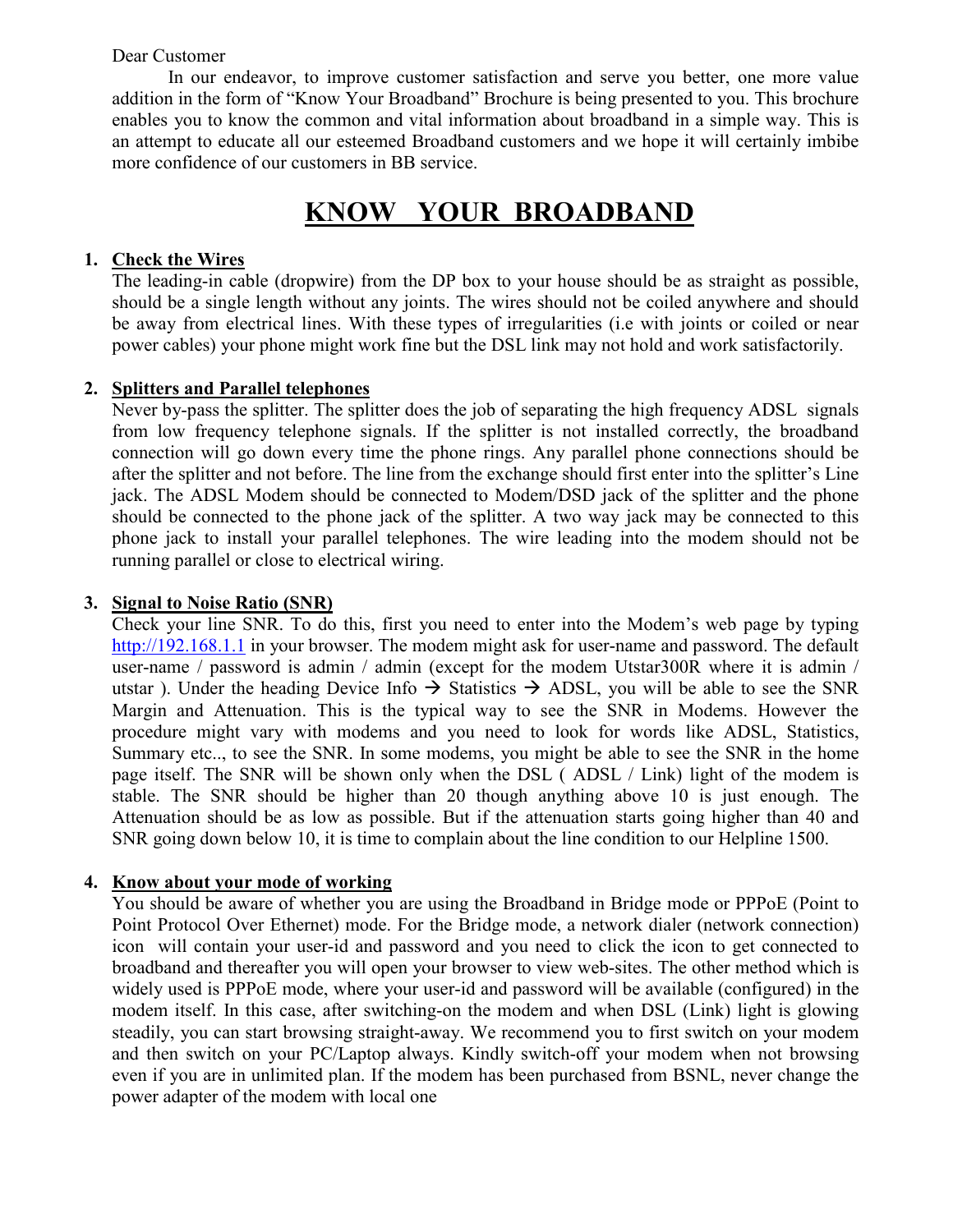# **5. Check Your Account usage**

For checking your Broadband usage (current or previous months), Telephone call details, To view bill etc..., you can visit our Selfcare website http://selfcare.sdc.bsnl.co.in. A one-time registration is required for creating your own user-id and password to login to the website. Kindly click the "User Registration" link provided in the Selfcare website and create your user-id and password by providing your "Customer Id" which is a unique ID starting with number 4 (this ID will be available in your telephone bill or you can enquire with our Helpline) and your broadband user-id. After successful creation of the user-id, you can login to the selfcare portal and click the tab "Services" and try the options given there.

Besides, giving the usage details session wise, the usage records will also reveal possibilities of your computer sending information to outside world without your knowledge due to cookies or spyware or Virus attacks. Normally the upload usage will be much less than the download usage if you don't use chat (text/audio/video) or VoIP service like Skype or upload files. If you find more upload usage even without these, then it is surely due to some unwanted cookies or spyware/virus attacks. Better format and reload your operating system if your anti-virus is outdated or infected or unable to remove the virus. Software like Torrent are very useful for automatic downloading but running of this software must be checked whether it is running with your consent and knowledge as it might over shoot your usage.

### 6. **DNS** Servers

DNS servers are used to resolve the URL like www.google.co.in into an IP Address like 173.194.36.63 which is required by routers to take you to the website. The DNS server IP will automatically be available in the Modem for PPPoE mode of working. Ensure to keep the modem settings to acquire the DNS IP automatically please. For Bridge mode of working, your computer will be getting the DNS IP automatically and you may check it by giving the command ipconfig/all in the command prompt. It will be always better to assign an IP address to your Ethernet /USB/Wireless adapter (Icon) to which the modem is connected. To set this, go to Control panel, click Network connections and under the "LAN or High-Speed Internet " there will be icons like Local Area connection, Wireless Network Connection showing the NIC card , USB port, Wireless adapter to which your modem is connected. Right click on the icon, select Properties, click on Internet Protocol(TCP/IP), click on Properties, click on "Use the following IP address" put the IP address as 192.168.1.10, Subnet mask as 255.255.255.0 and Default gateway as 192.168.1.1 and Preferred DNS as 192.168.1.1. Click OK and then click Close, Reboot your computer to effect the settings. Use different IP addresses like 192.168.1.11 or 12 to each NIC, USB & Wireless adapter.

# **7. Watch-out for bandwidth overhead:**

Windows updates, Anti-virus updates etc.. could be scheduled to run when your system is free and you are not browsing. This will help in utilizing the bandwidth effectively. You can check your broadband speed by using the speed tester provided under "Customer Zone" of our website www.dataone.in. Some people are also using public speed testers like http://www.speedtest.net. But as speed test depend upon many parameters including connectivity, capacity, location of the speedtest server, number of hits etc.., one cannot always expect the "plan bandwidth" by testing with these servers.

#### **8.** The Nuisance & Danger of Virus

You might some time feel that your broadband was quite good some time back but it is slow nowa-days. One of the major reasons for this is the infection of Virus into your computer. Adwares, spywares too will affect the speed. Hence it is very important to have a good anti-virus software and spyware/adware detectors in your system. Regular updates to these software and Windows updates are also a must. Use only legal version of Windows. Be careful in selecting free software and tools as some of these software will overload your operating system, some may act as spyware, and some may eat away your bandwidth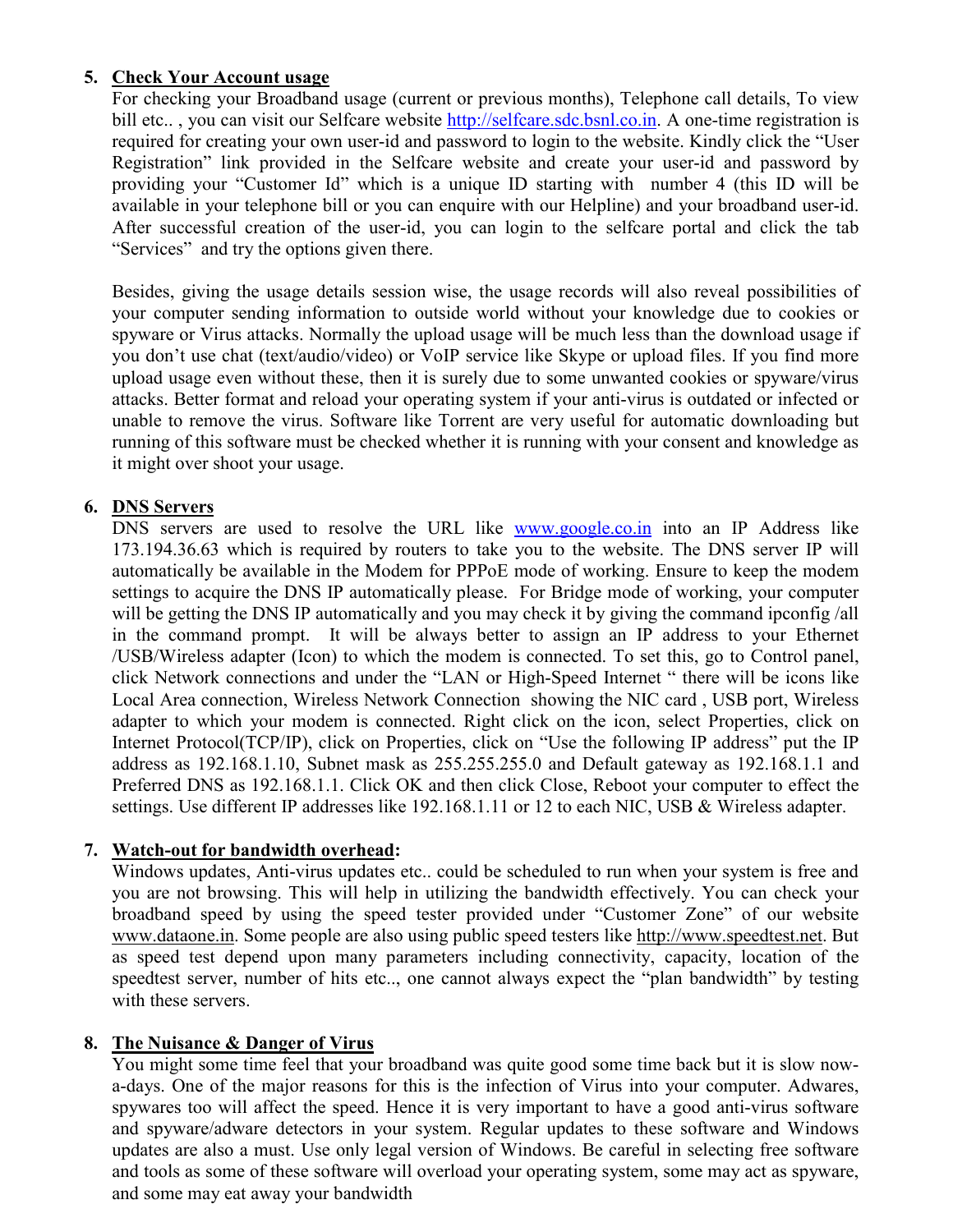# **9. Wi-Fi Connectivity:**

Connecting your Laptop having wi-fi capability with wireless ADSL modem is very simple. At the very first time, you switch on both the modem and Laptop, the wireless icon on the taskbar of the Laptop would say "Wireless Networks Found". Just double click on the icon and follow the instructions, selecting Network Authentication as WPA-PSK (or WPA-Personal), Encryption as TKIP and providing the Wireless security password (Key) given by BSNL. In some Laptops, you need to right click on the "wireless network connection" icon either in the task bar or in Network connections (under Control panel) and select View Available Wireless Networks  $\rightarrow$  select the Wireless Network Name or modem's SSID (Service Set Identifier) and proceed as given above. If you get some error message like "Limited Connectivity" on the "wireless icon" of the taskbar, you need to assign an IP address to your Wireless Adapter as detailed in the Para 6 above.

# **10. Positioning of Wi-Fi Router**

Though the wireless signals from the wi-fi router (modem) can reach wi-fi enabled laptop within the range of around 50 meters, the brick walls and reflective surfaces will weaken and bounce the signals respectively. It will be better to place the Wi-Fi Modem on a higher place to avoid physical obstructions. Another main source of interference is the cordless phone. Keep the router as far away as possible from the cordless phone or choose cordless phones that use different frequencies.

### **11. Wi-Fi Security :**

The security options of wireless router (modem) should fully be utilized to avoid someone from your neighborhood accessing your modem and connection. By default, BSNL gives your wireless modem with security enabled. But by some chance, if the modem gets reset, the settings might be lost. Hence it is advised to check the wireless security options by visiting the modem web-page http://192.168.1.1. The first and foremost level of security is by giving the wireless key, which will be asked by the modem when a Laptop is trying to access the modem for the first time. There are two types security key algorithm. One is WEP (Wired Equivalent Privacy) and another is WPA (Wi-fi Protected Access). The WPA is more secured and recommended by BSNL. The next (advanced) level of security is – MAC Filtering by which only your Laptop/PC will be permitted to access the modem, even if someone knows your wireless security key. The detailed procedure for the above two levels of wireless security is published in our website www.chennai.bsnl.co.in under the heading Broadband  $\rightarrow$  Wireless Security.

#### **12. Windows Vista / 7**

Specifically no extra settings are required for Vista / Windows 7 Operating systems. The "Local Area Connection", "Wireless Network Connection" Icons will be found under Control Panel  $\rightarrow$ Network and Internet  $\rightarrow$  Network and Sharing Center  $\rightarrow$  Change Adapter Settings (Manage Network Connections in Vista). You may see something like "Unidentified Network" (mostly when connected through wi-fi) and hence may have to assign the IP address, gateway, DNS for the Wireless Network Connection Icon (or Local Area Connection Icon if connected to Ethernet port of modem). Right click on the Icon  $\rightarrow$  Properties  $\rightarrow$  Internet Protocol Version 4(TCP/IPv4)  $\rightarrow$ Properties and then, assign IP address, Gateway & Preferred DNS as detailed in Para 6 above.

# **13. Why I am not getting assured speed**

If you are in a ULD (Differential Speed) plan, you might have crossed the usage limit set for the high speed. Check your usage in selfcare portal http://selfcare.sdc.bsnl.co.in. For higher speed plans (more than 2Mbps), you should have atleast a middle-end computer like Core-to-duo, i3, i5 etc.. with RAM capacity of more than 2GB and preferably with Windows-7 OS. Low SNR would also reduce the speed. If the computer is infected with Virus, the speed would drastically decrease. Some windows updates/ software updates or Torrent type of software might be running in your computer without your knowledge which will have heavy impact on speed. If you connect more than one computer to the modem, the bandwidth would get divided. The points mentioned in Para 7 & 8 may also be kept in mind.